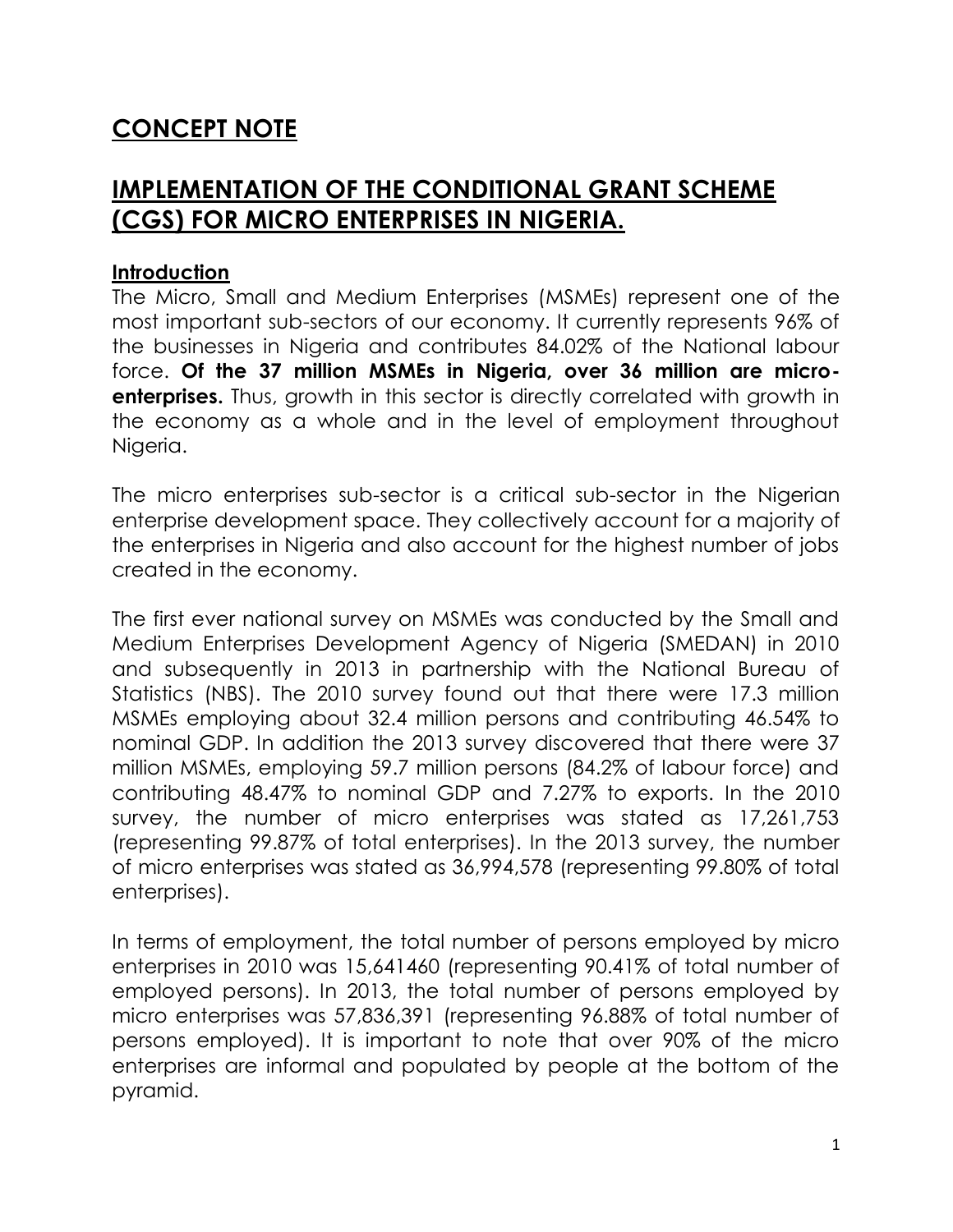The justification for a special entrepreneurship/vocational development intervention for the entrepreneurs at the bottom of the pyramid cannot be overemphasized based on the need to industrialize the nation, develop the rural economy, stem youth restiveness and unemployment and create the platform for sustainable economic growth and development in Nigeria.

This present initiative looks to promoting the activities of micro enterprises across the country in the areas of capacity building and the delivery of post-intervention support services such as access to finance (conditional grants), markets, workspace, technology, etc. **The pilot project will be conducted in the following six states: Katsina (34 LGAs), Gombe (11 LGAs), Ebonyi (13 LGAs), Oyo (33 LGAs), Akwa Ibom (31 LGAs) and Benue (23 LGAs). This makes a total of 145 LGAs.**

### **Objectives of the Scheme**

The objectives of the scheme include:

- a. Creation of jobs, wealth and poverty alleviation in the society.
- b. Improving the internally generated revenue of the three tiers of government across the country thereby reducing over-dependence on oil revenue.
- c. Moving micro entrepreneurs from the informal to the formal sector.
- d. Enhancing the competitiveness of these enterprises towards meeting national, regional and global standards.
- e. Improving the human, technological and financial capacity of operators of micro enterprises.

# **Methodology**

The implementation modalities will include:

### **A. TECHNICAL ISSUES**

- a. Identification and selection of micro entrepreneurs, partners and other relevant stakeholders.
- b. Focused Group Discussions (FGDs).
- c. Sensitization and awareness creation.
- d. Needs assessment of micro enterprises.
- e. Formation of Groups (if not existing).
- f. Entrepreneurship and vocational training.
- g. Documentation of intervention (report writing, etc).
- h. Registration of existing and potential entrepreneurs with Corporate Affairs Commission (CAC).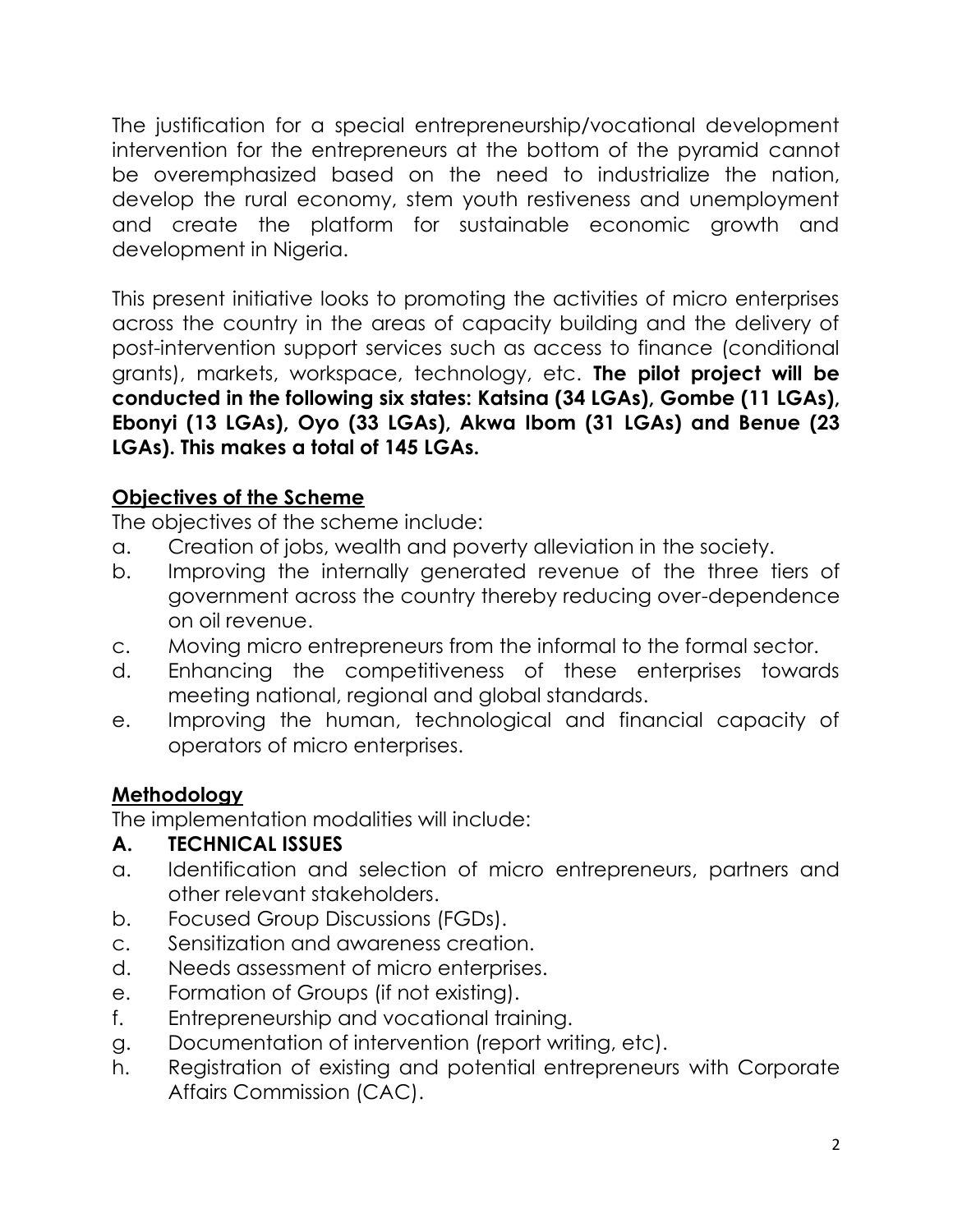- i. Enhancing access to critical resources such as finance (through conditional grants of N50,000.00 each), workspace, markets and technology.
- j. Opening of bank accounts.
- k. Follow-up monitoring and evaluation within the delivery of business development service.
- l. Provision of tax holidays for a period to be agreed with the Federal Inland Revenue Service (FIRS).
- m. Impact assessment.

### **B. PERFORMANCE AWARDS**

Provision will be made for award of excellence to high performing enterprises all the LGAs of the pilot states to reward hard work/success and to encourage high performance from other enterprises. A minimum of 10 enterprises per LGA will be rewarded in the first instance making a total of 870 awardees. The conditions for the award will include such issues as turnover of the enterprise.

### **C. The scheme will be implemented in stages.**

# **Selection Criteria**

The scheme will adopt robust selection criteria. To be eligible for the grant, participants need to:

- a. Own a registered business or willing to register a business.
- b. Operate a business that has progressive economic potentials.
- c. Have at least one staff other than the owner.
- d. Be running an enterprise.
- e. Have a strong desire and commitment to grow the business.
- f. Have a need for additional investment and have had no previous access to formal financial services.
- g. Meet application submission deadline and other requirements such as proof of address in the LGA and personal identification.

# **Conditionalities**

Some of the conditions will include:

- a. The enterprise must register the business name and the products with the relevant government agencies.
- b. The enterprise must be a responsible corporate citizen by payment of appropriate taxes as at when due.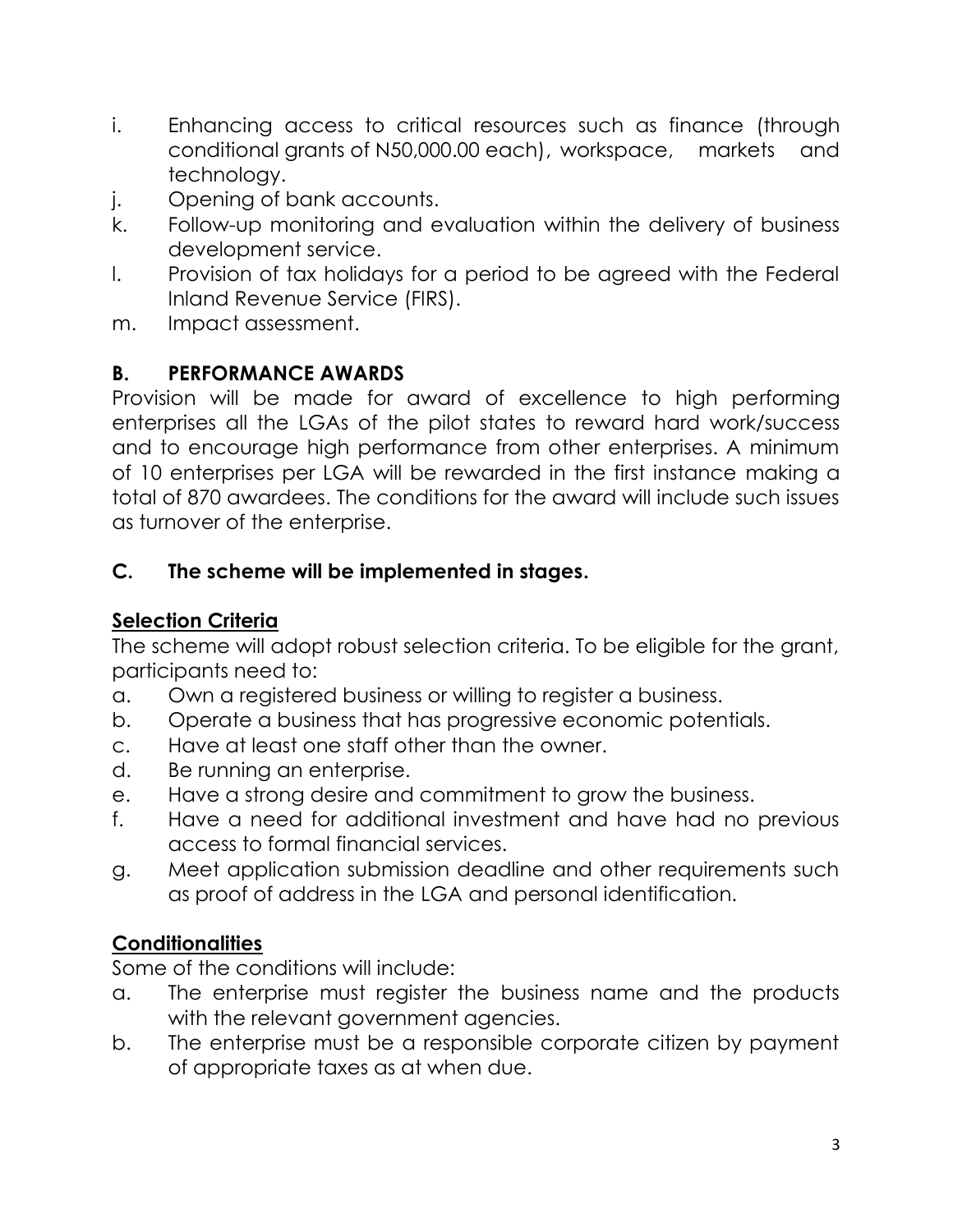- c. The enterprise must employ a minimum of two (2) Nigerians within a specified minimum period.
- d. The enterprise must source the raw materials locally.
- e. The enterprise must institute a sustainable minimum simple governance structure.

### **Deliverables, benefits and outcomes of scheme**

The benefits will include:

- a. Moving micro entrepreneurs from the informal to the formal sector.
- b. More internally generated revenue
- c. More bank customers
- d. Enhanced data collection capability.
- e. Improved performance of micro enterprises.
- f. Productivity will be enhanced and product quality improved.
- g. Improved access to critical resources leading to operational efficiency through cost reduction.
- h. Improved standard of living.
- i. Increased contribution to GDP and exports.
- j. Enhanced job creation, wealth creation and poverty alleviation.

### **Mentoring, Monitoring & Evaluation framework**

The scheme will have in place a well structured business mentoring and monitoring mechanism. The mentoring procedure will be such that will provide assistance to participants on how to properly set up their books, how to attract and retain customers, how to source raw materials and ways to improve their product and service offerings. The business mentors will provide advice, counsel, network contacts, provide personal support/encouragement and market access to the participants. The business mentor's interest will ultimately be to foster the overall career development of the mentee. The monitoring process on the other hand will entail helping ensure that the participants make good use of the grant provided to them. The exercise will ensure that the participants duly use the grant provided to them to grow their businesses and that the funds are not diverted into other uses. Since the proposed funding will be made available from public funds, the scheme must demonstrate responsible use of public funds. Grants will be monitored and audited accordingly. Once successful, the grant will be paid to the enterprise and regular monitoring meetings will be set up between the project coordinator for the LGA and the business owners. Business owners will need to keep all